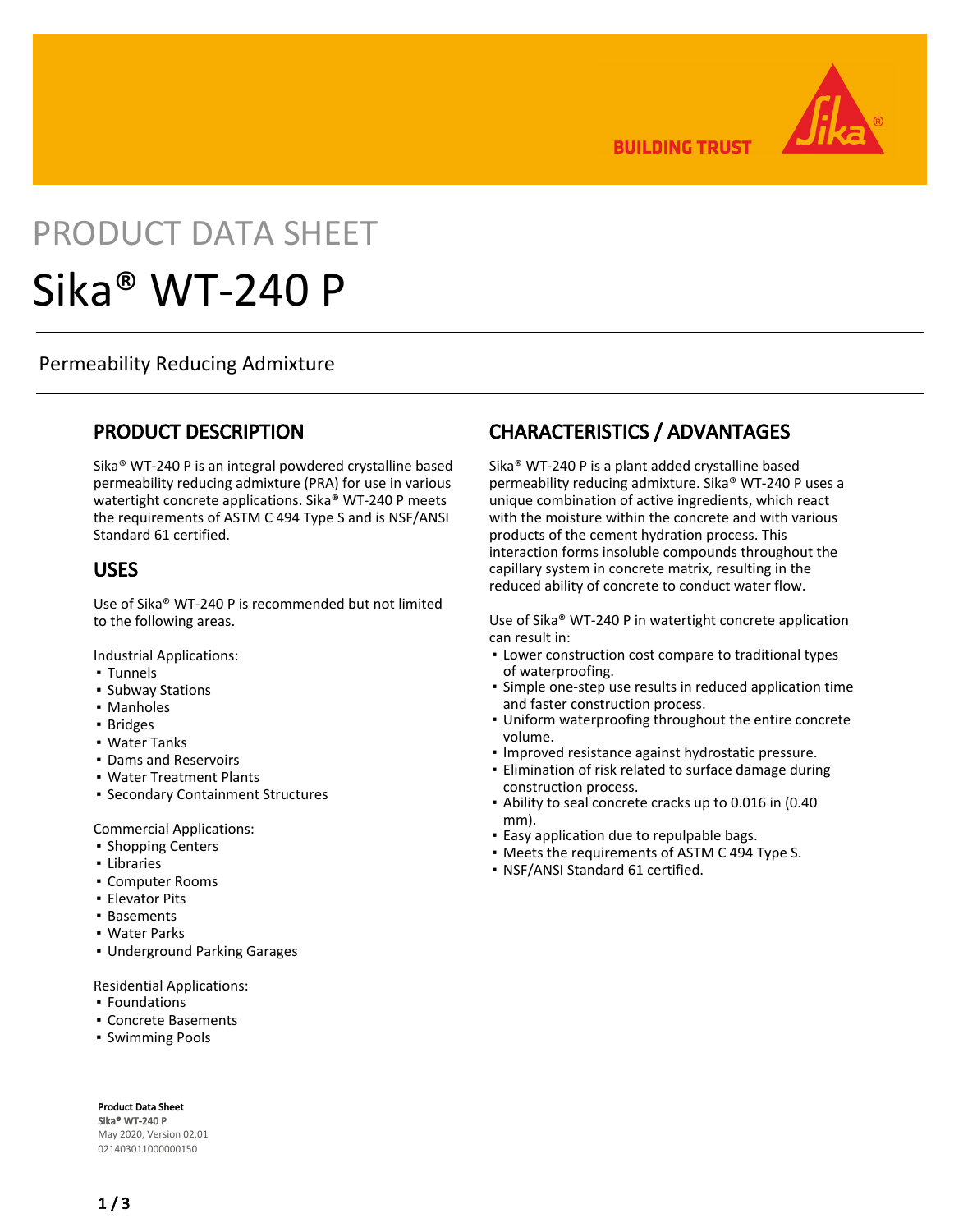#### PRODUCT INFORMATION

| Packaging                      | 12 lbs repulpable bags, 180 bags per pallet.                                                                                                                                                                                                                                                                                                                                                                                                                                                                                                                                    |
|--------------------------------|---------------------------------------------------------------------------------------------------------------------------------------------------------------------------------------------------------------------------------------------------------------------------------------------------------------------------------------------------------------------------------------------------------------------------------------------------------------------------------------------------------------------------------------------------------------------------------|
| Appearance / Color             | Light Gray Powder                                                                                                                                                                                                                                                                                                                                                                                                                                                                                                                                                               |
| <b>Shelf Life</b>              | Shelf life of Sika® WT-240 P when stored unopened in dry warehouse<br>conditions between 44 °F and 80 °F (7-27 °C) is 1 year.                                                                                                                                                                                                                                                                                                                                                                                                                                                   |
| <b>Storage Conditions</b>      | Sika® WT-240 P should be stored at above 44 °F (7 °C). Protect from moisture.<br>Opened bags should be properly sealed to prevent moisture ingress. Product<br>stored in re-sealed bags should be used within 3 months after opening.                                                                                                                                                                                                                                                                                                                                           |
| <b>APPLICATION INFORMATION</b> |                                                                                                                                                                                                                                                                                                                                                                                                                                                                                                                                                                                 |
| <b>Recommended Dosage</b>      | The recommended dosage is 2 % by weight of cementitious materials. Dosage<br>above or below recommended rate can be used based upon project<br>specification. For additional product information, please contact your local<br>Sika sales representative.                                                                                                                                                                                                                                                                                                                       |
| <b>Mixing</b>                  | To assure homogeneous dispersion and to maximize product performance, it<br>is recommended to add Sika® WT-240 P during the mixing process at the<br>concrete plant. Time of the addition depends on the concrete plant set up.                                                                                                                                                                                                                                                                                                                                                 |
|                                | Central Mix Operations - Add product at recommended dosage into central<br>mixing drum before introducing other mix components. In cases this is not<br>possible due to a plant set up, add Sika® WT-240 P directly into mixing drum<br>of ready mix truck before loading with freshly mixed concrete.                                                                                                                                                                                                                                                                          |
|                                | Dry Batch Operations - Add Sika® WT-240 P directly into the drum of the<br>ready mix truck to ensure even distribution of Sika® WT-240 P throughout the<br>entire concrete volume. It is recommended to introduce approximately<br>50-60 % of mixing water to form a slurry. Mix for 2-3 minutes before adding<br>the rest of the materials to the ready mix truck according to standard mixing<br>practices.                                                                                                                                                                   |
|                                | Precast Operations - Add Sika® WT-240 P either on a coarse aggregate belt or<br>directly into the empty mixer before mixing process starts. To ensure<br>optimum product dispersion throughout the entire concrete volume, do not<br>add product to the freshly mixed concrete at the end of the batching cycle.<br>This may lead to insufficient bag disintegration, lumping, balling and<br>inadequate homogeneity of concrete mixture. Always allow Sika® WT-240 P<br>to thoroughly mix at medium/high speed for at least 1 minute per cubic yard<br>or a minimum 3 minutes. |
|                                | Combination with other admixtures - Sika® WT-240 P can be used as a single<br>admixture or in combination with other admixtures produced by Sika. Please<br>contact your local regional office or technical service department at 1-800-<br>933-7452 for further information. Sika® WT-240 P can be used in combination<br>with other supplementary materials. In this case the performance of the<br>actual mix design should be verified to confirm accordance with project<br>specifications.                                                                                |

Product Data Sheet Sika® WT-240 P May 2020, Version 02.01 021403011000000150